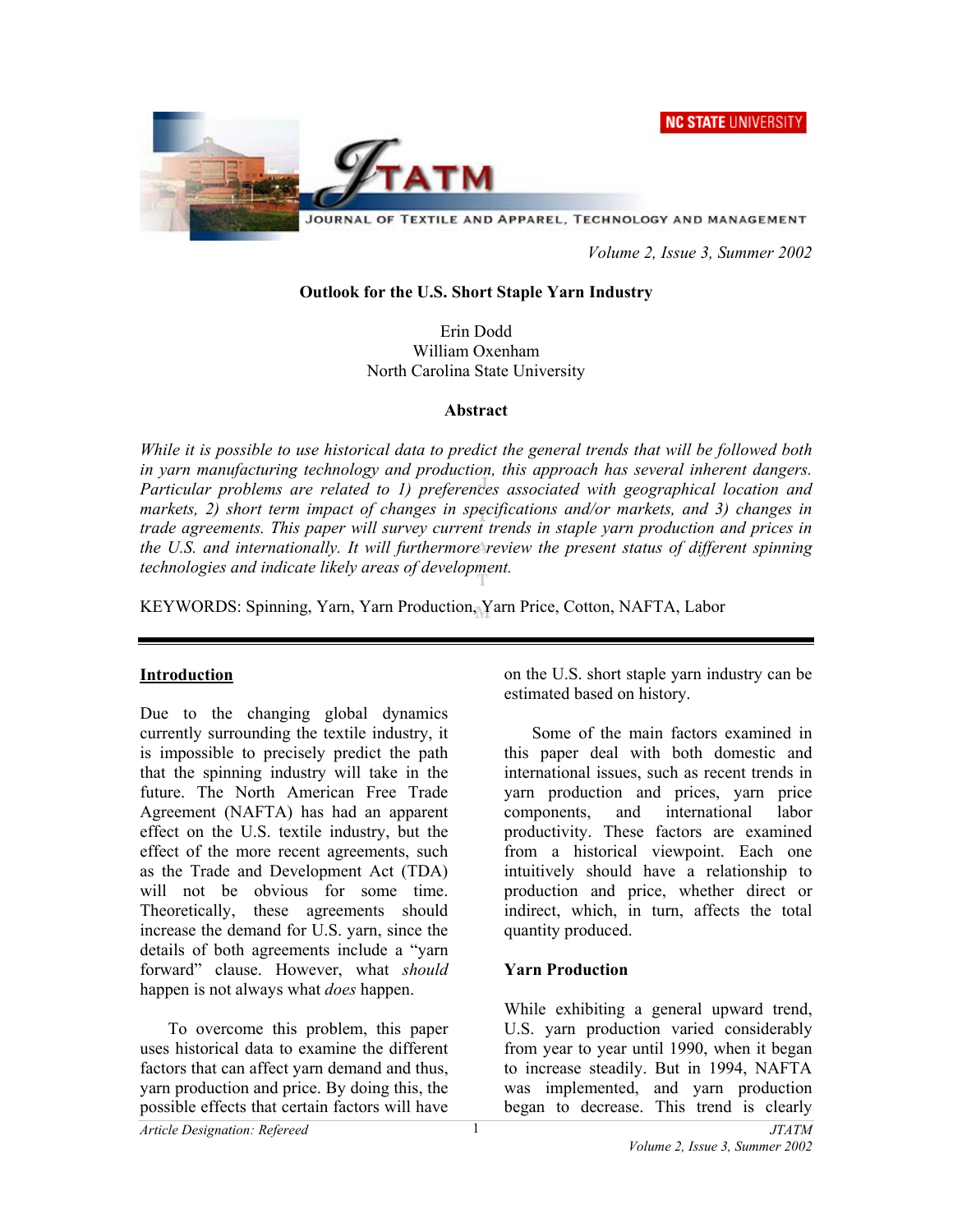evident in Figure 1. Figure 2 shows the yarn production over the same time scale for Mexico and Canada.

Yarn production decreased in the U.S. after the implementation of NAFTA due to the industry moving mainly to Mexico, and to a much lesser degree to Canada.

Figure 2 shows that the yarn production of each of these countries has increased since the implementation of NAFTA. Mexico's yarn production has increased 211.09% since 1994, and Canada's has increased 51.04%. Yarn production in the U.S. has decreased 10.71%. Looking at the 211.09% increase in Mexico, it appears to be much more dramatic than the US's 10.71% decrease. But, Mexico was only producing 158.0 metric tons of yarn in 1993, the year before NAFTA was implemented. Since 1994, Mexico's yarn production has increased by 342.6 metric tons, and the U.S. has decreased by only 211.3 metric tons. This shows that much of the yarn no longer produced in the U.S. is most likely being produced in Mexico.

Figure 3 shows the total yarn produced in North America compared to that produced in the U.S., Mexico and Canada.

Figure 4 shows the percentages of each of these countries of total North American yarn production and this figure simply reinforces this points of Figure 3. In 1994, the U.S. produced approximately 90% of yarn in North America. In 1999, the U.S. produced a little less than 80%, but Mexico has produced the remaining 10%, with Canada's change being almost negligible.

# **Yarn Price**

When trying to determine the future of the spinning industry, it is important not only to look at historical yarn production, but also yarn prices. By looking at where prices have been, it is possible to recognize trends that will continue into the future. The monthly

price of ring spun yarn from 1984 to present is shown in Figure 5.

Despite the variation from year to year, prices for both fine and coarse counts have generally increased until around 1997. After that, ring spun prices have gradually decreased. To understand the reasons for this trend, it is necessary to consider substitute prices. The main substitute for ring spun yarns is rotor spun, or open end yarns. This is due to their increased productivity and lower costs. Figure 6 similarly shows the prices for rotor yarns for the same time period as Figure 5.

Both ring and rotor yarn prices decreased dramatically in July 2001. This  $\mathbb T$ can be attributed to many factors including a slowing down of the U.S. economy, as well T as the U.S. textile industry; lower cotton A prices; and, of course, lower prices yarn imports. However, these factors do not egs. affect the general trend of ring spun yarn M. prices compared to rotor spun yarn prices.

Whereas ring spun yarn prices have generally increased over time, rotor yarn prices have appeared to decrease. There was a large amount of variation in the price up until 1996, when prices continued to decrease, similar to ring spun yarns, but at a more rapid pace.

One of the most interesting trends is the difference between ring and rotor yarn prices. A comparison of the prices of ring and rotor yarns is shown in Figure 7, based on data obtained from *Textile Industries,*  formerly *ATI*.

The prices shown in Figure 7 are for 1984 to the present for ring and rotor yarns of the same count (18/1 Ne). In addition, the difference between ring and rotor yarn is shown. This figure proves that the difference in prices has increased almost linearly with time. The difference in price in October 1984 was \$0.13, and the difference in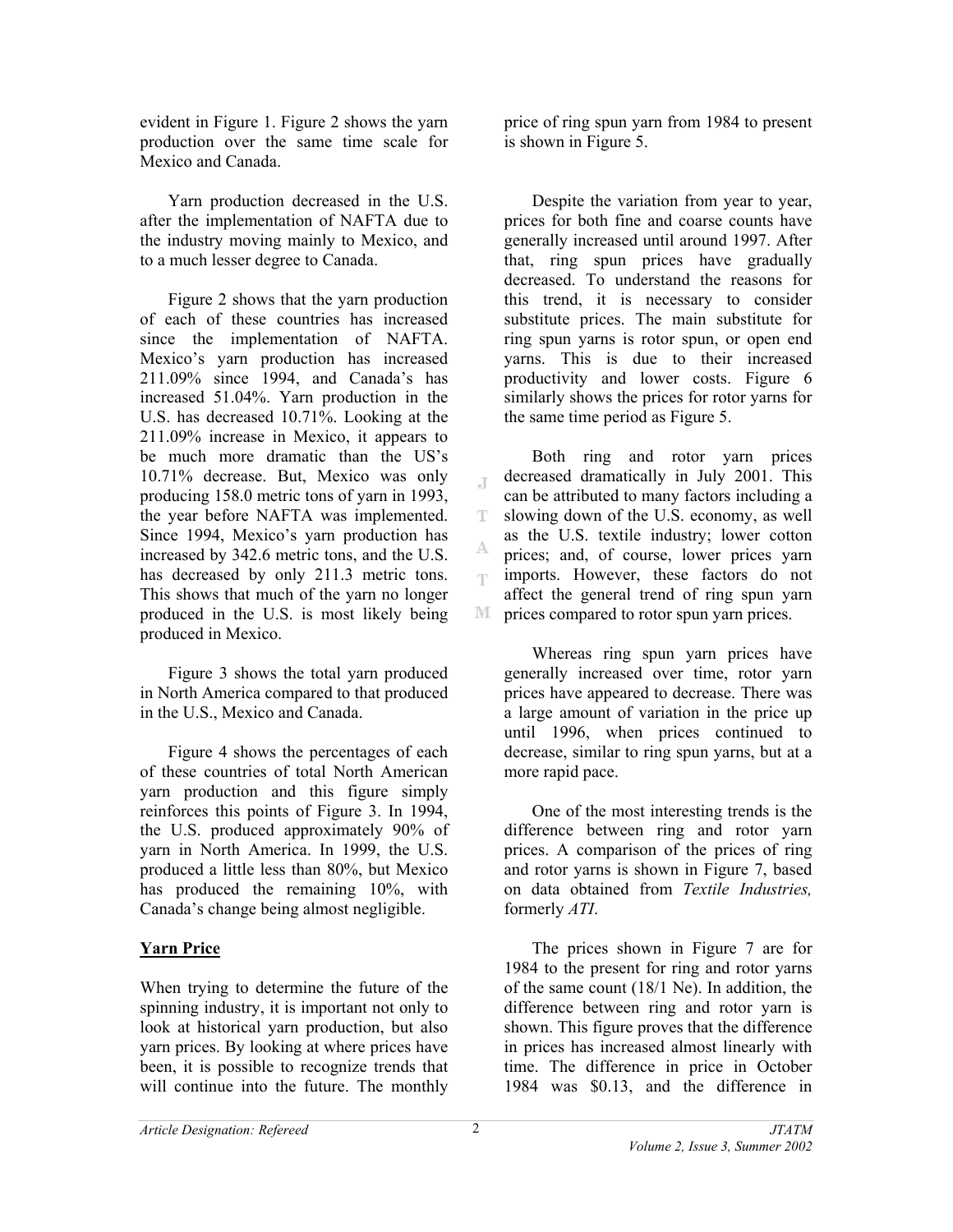

Figure 1: Cotton Yarn Production Since 1980 (1)





Figure 2: Cotton Yarn Production in Mexico and Canada (1)



Figure 3: Cotton Yarn Production for North America<sup>(1)</sup>



Figure 5: 100% Carded Cotton Ring Spun Yarn Prices<sup>(2)</sup>



Figure 4: Percentage of Cotton Yarn Produced in North America<sup>(1)</sup>



Figure 6: 100% Carded Cotton Rotor Spun Yarn Prices<sup>(2)</sup>

J

T

A

T

M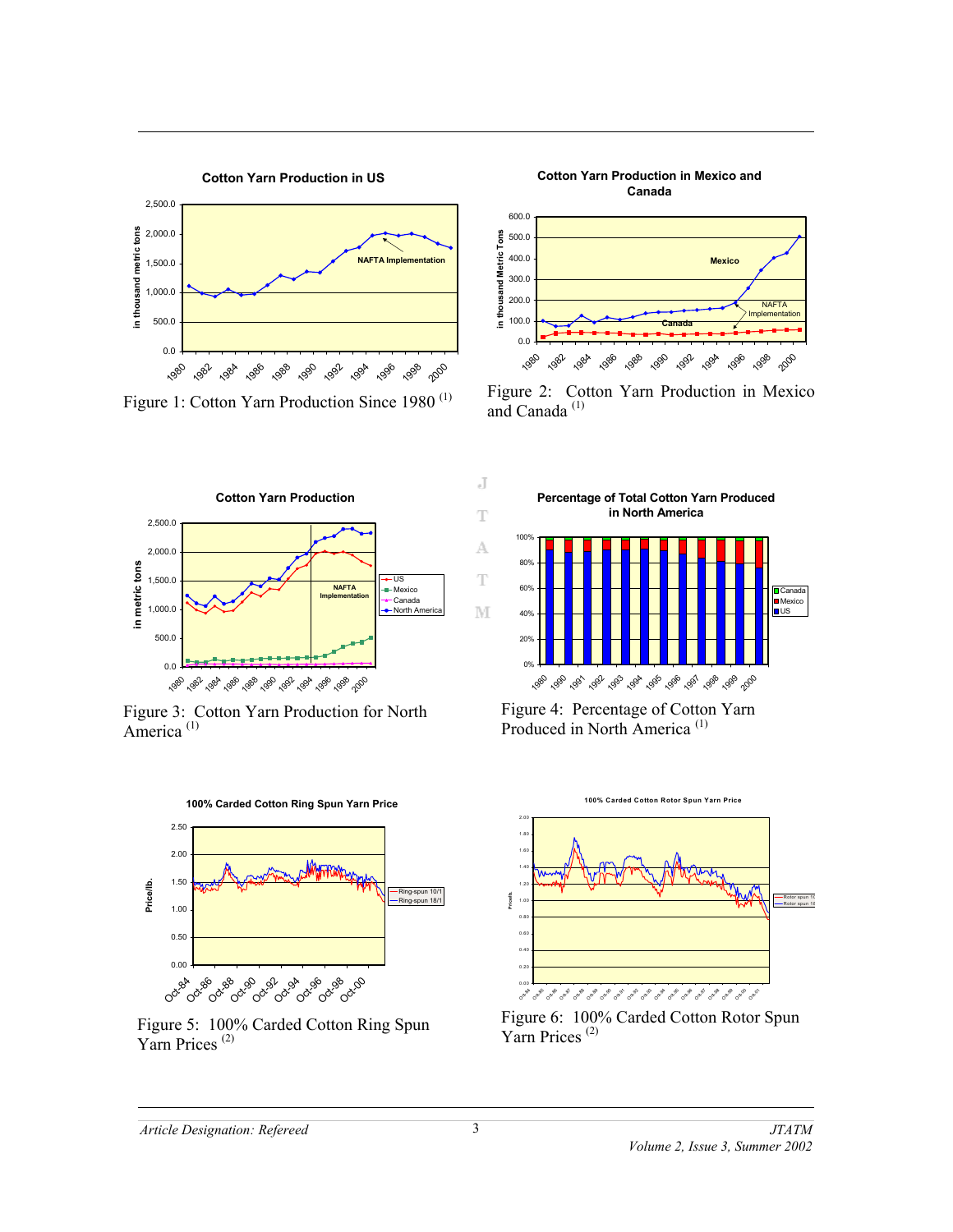March 2002 was \$0.40. From this figure, it is easy to see that the price difference between ring and rotor yarns is increasing. The reason for the increasing difference in



Figure 7: Ring vs. Rotor Yarn Prices for 100% Carded Cotton<sup>(2)</sup>

Another interesting comparison is that of the prices of different counts of both ring and rotor yarns. In Figures 6 and 7, finer and coarser counts seemed to follow the same path for ring and rotor spun yarns. Figure 8 shows the difference between 18/1 Ne and 10/1 Ne for both ring and rotor yarn prices  $(18/1 - 10/1)$ .

It is difficult to see the trends in the figure due to the variation. The linear trend lines have been added in order to make the trends more visible. While there is considerable variation in price with time, it appears that the difference in price between the finer and coarser counts of ring spun yarn is increasing slightly. This conclusion is different from that for rotor yarns. The difference in price for finer and coarser counts of rotor yarns is decreasing over time.

These figures, generated from data from various sources, have shown the basic trends in yarn prices and production. Simply looking at the trends by themselves is not enough. It is also important to look at the factors mentioned in the first section to see

prices is that while ring spun prices have generally increased, until 1997, rotor prices have either remained stable or fallen more rapidly than those of ring spun.



Figure 8: Fine (18/1 Ne) – Course (10/1 Ne) Count Prices for Ring and Rotor Yarns (2)

how each of these relate to yarn production and price. By doing this and determining how each affects the other, it may be possible to gain some insight into the future of the spinning industry.

#### **Effect of Spinning Systems**

One of the main production differences between ring and rotor yarns is that ring spinning requires two additional processes. These extra processes, roving and winding, make ring spun yarn more expensive to produce. Other costs come in the form of raw material, capital, waste and labor.

#### *Manufacturing Components of Yarn Costs*

Most people intuitively believe that labor costs are the main reason why U.S. manufactured yarns are more expensive than imported yarns. Figure 9 shows the main components of manufacturing costs associated with ring and rotor yarns. Here, ring spun yarns are about fifty cents higher than rotor spun yarns. This is consistent with the previous Figure 7.

J

T

A Ŧ

M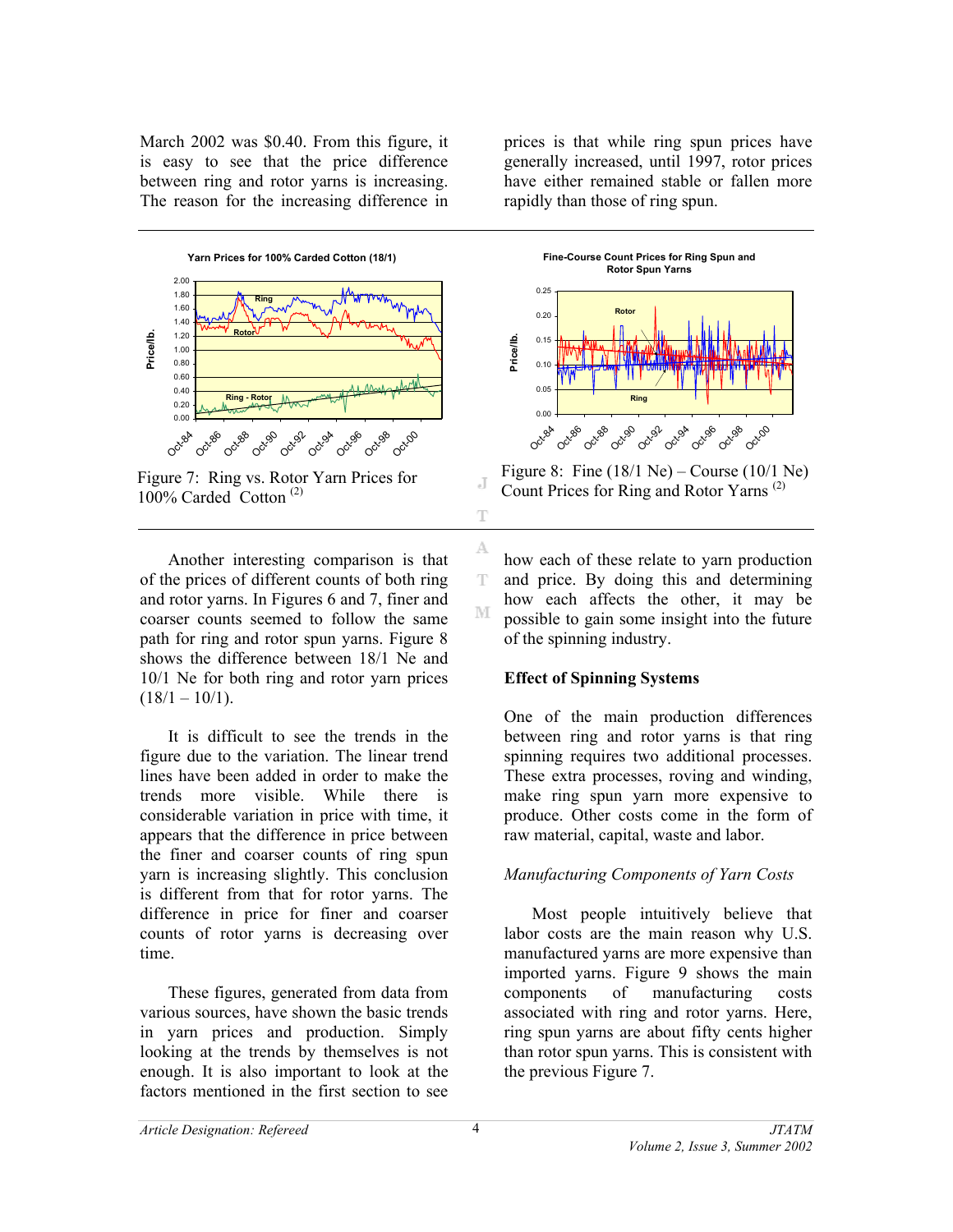

Figure 9: Components of Ring and Rotor Yarns for  $2001^{(3)}$ 

Raw material makes up the largest percentage of yarn costs for both types followed by capital and then labor. Not surprisingly, ring spun yarns have a higher percentage of labor costs than do rotor spun yarns. This is most likely due to the extra processes and oftentimes manual doffing. Also, ring spun yarns require more capital and power and produce more waste. This figure still does not show why cheaper, imported yarns have such a damaging effect on the U.S. spinning industry, if labor costs make up such a small percentage of total yarn costs.

In order to evaluate the reasons for the difference in international yarn prices, a comparison of the components of different countries' yarn costs needs to be analyzed. The manufacturing components for ring spun yarn are shown in Figure 10.

The chart proves labor cost is not the main determinant of total ring spun yarn cost. Each country represented here produced similar amounts of waste, and had comparable power costs and auxiliaries. The main difference between countries was capital and labor costs. All countries had similar raw material costs (+/- ten cents). Surprisingly, Indonesia had the cheapest labor costs, but it also had the highest yarn



Figure 10: Ring Spun Yarn Costs by Country  $^{(3)}$ 

cost. What offset the low labor cost was the  $\mathcal{A}^{\mathcal{A}}$ high capital costs. This goes to prove that T labor does not always have a strong influence on yarn cost; it more so depends A. on every component put together. Figure 11 shows the same components of rotor spun Ŧ yarns for the same countries. M

This chart shows very similar trends when compared to the previous chart. Again, Indonesian yarn is the most expensive, even though that country has the lowest labor cost. One interesting observation here is that the three countries with the cheapest labor costs, Indonesia, Turkey and India, produce the most expensive yarn. Also, these same three countries also have the highest capital costs, which, in turn, offsets the low labor costs.

## **Effect of Labor Value**

In all of the debate surrounding recent changes in trade agreements, labor in the U.S. has been very much in the center. The previous section on the effect of spinning systems indicated that despite normal expectations, labor does not have the strongest impact on total yarn cost. Other factors, such as raw material cost and capital cost, play just as large of a role, if not bigger, in the final manufacturing cost.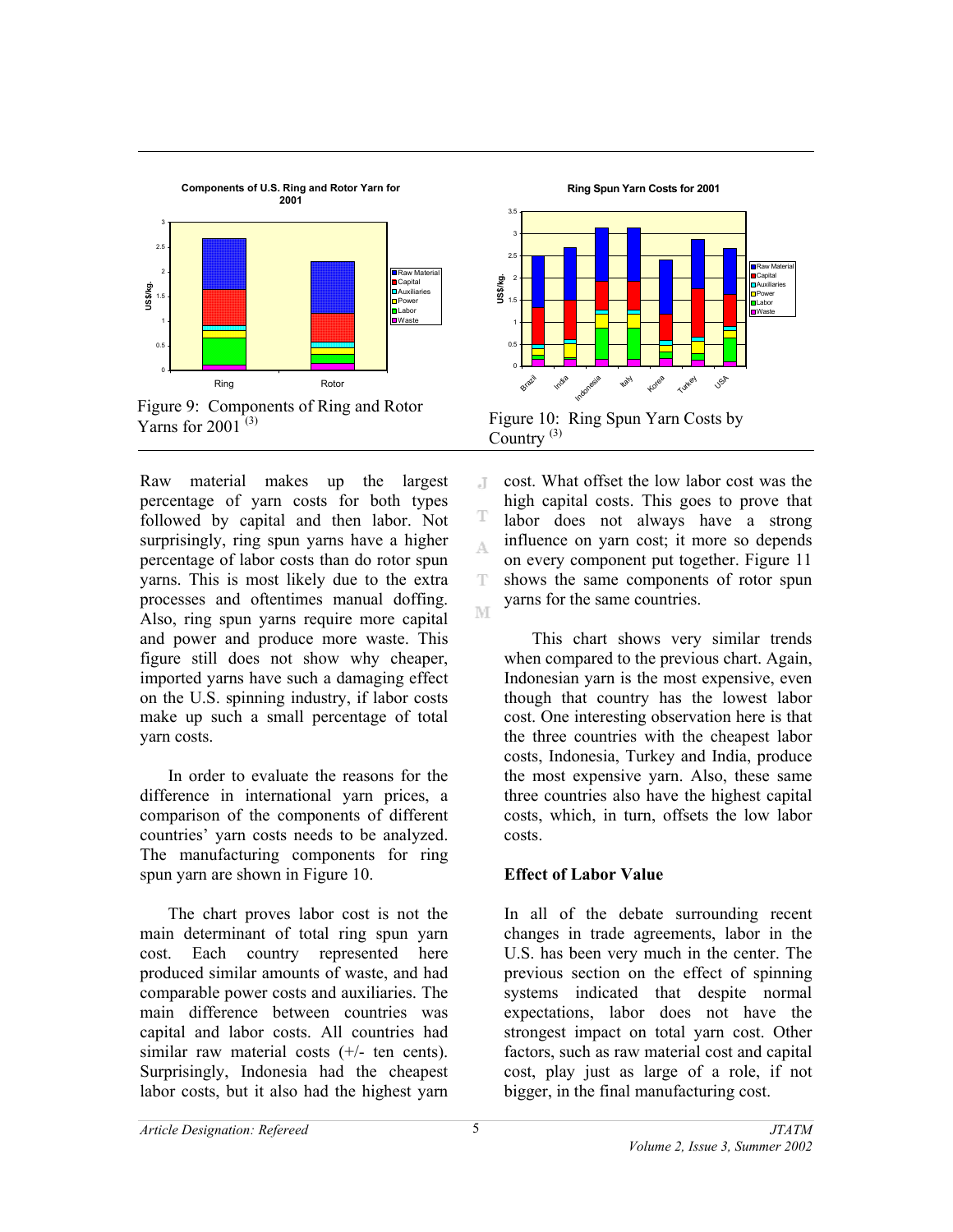

Figure 11: Rotor Spun Yarn Costs by Country  $(3)$ 

## **International Wages**

Many articles published about the current situation in the textile industry mention how cheap imports have hurt the U.S. textile industry. These articles state that the inexpensive wages of these countries are what have allowed them to import their products at a much lower price when compared to U.S. products, even though the previous section proved this not to be fully true. Figure 12 shows the average hourly wages in the spinning industry from countries around the world, including the U.S.

This chart shows that the U.S. and the U.K. have considerably higher wage rates than other countries listed here. Indonesia has the lowest, but shown in Figures 10 and 11, Indonesia also has a comparatively high end yarn cost. China also has a very low wage rate, although data for other manufacturing costs from China was not available to be studied. One possible reason for there being such an abundance of cheap imports, since it is not solely dependent on wage rate, is that these countries might be taking a lower profit in order to be able to compete. It has been claimed that China was selling their products below cost during the Asian financial crisis in order to make any money at all.<sup>(4)</sup> This could be true of other countries as well.



Figure 12: Hourly Rates in Textiles <sup>(6)</sup>

One further important aspect to consider al. is the productivity rates of these countries. More and more domestic textile T manufacturing is moving from the U.S. to Mexico and the Caribbean, but even though A. the wages are less, the productivity may not T always be as high as in the U.S. Figure 13 shows the labor productivity for five M countries, including the U.S.

This figure shows that the U.S. is significantly more productive than Mexico or the Caribbean. The U.S. is also more productive than India and China, as well as Turkey. Additionally, with sophisticated automated machinery, such as is found in a modern spinning mill, it is necessary to rapidly recoup the money invested by utilizing the machinery efficiently. This means that **ideally** a spinning mill should operate 24/7 (24 hours a day, 7 days a week) with a short scheduled annual stoppage for maintenance, etc. This also means that to make best use of the investment, the number of people employed should be minimal. Thus, the machinery must be run efficiently, but looking at Figure 13, this is not the case for overseas operators. The U.S. is significantly more productive than the countries shown in either Asia or Mexico/CBI. One critical aspect, which is not examined in this paper, is the hours worked per year by these countries. This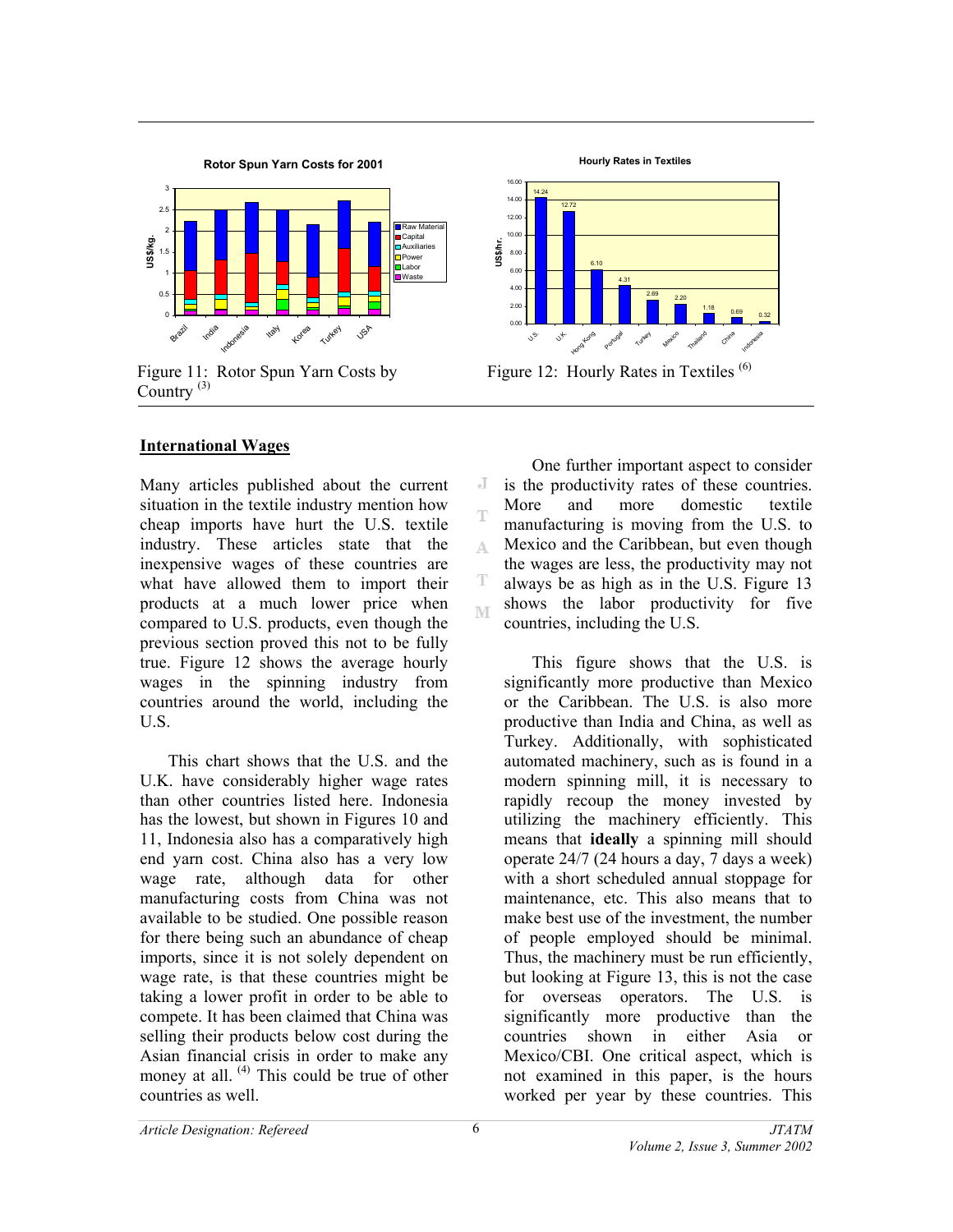would have a significant impact on the productivity levels, as well as total labor  $cost^{(5)}$ .



Figure 13: Comparative Labor Productivity (7)

Figure 10 showed the cost components of ring spun yarn compared to the U.S. India produced this type of yarn cheaper than the U.S., but Turkey produced yarn with a higher final cost. In some cases, such as with Turkey, the low wage rates might not be able to offset the lower productivity rates. This could be the reason why certain countries with a lower wage rate than the U.S. might have a higher final yarn cost. The authors are, however, unsure whether these considerations (mill operating hours and manpower efficiency) are included in the model used to generate the results presented in Figures 10 and 11.

It is hard to make any precise conclusions using only the data shown in this paper. There are still many unknown factors, which would have a considerable impact of yarn production costs, such as total hours worked per year. But, by examining the available data in relation to the data from previous sections, certain assumptions can be made. First of all, it has been proven that labor is cheaper overseas. But, as shown Figures 10 and 11, U.S. total yarn production cost is not always higher than these countries, as would be assumed. One explanation could be that machinery is cheaper in the U.S. than in these overseas countries. The reason for this is that the U.S. currency is stronger than these other

countries, and therefore, the U.S. would receive a much lower interest rate. As proven in these charts, capital makes up a much larger portion of total cost than does labor.

Secondly, the producer determines how all of these factors are integrated into a total yarn cost, and since there is not universal standard costing, it is hard to compare which countries are able to produce yarn with the lowest overall cost. Also important is the fact that it is not known how much of a mark-up yarn manufacturers make on their final yarn selling price. It has been stated earlier that China sold products below cost in order to stay in the market during their financial crisis. This could also be true of other countries.

What this goes to show is that it might not always be less expensive to produce yarn in countries with cheaper labor. Currently, this has been a major issue for U.S. yarn manufacturers due to NAFTA, the M. Trade and Development Act and the WTO. In much of the research examined, many analysts stated that the only way for the U.S. to compete in the years to come was to move production overseas. For some textile industries, which are labor intensive, this is true. But, for spinning, this might not be the most economical solution. The main reason for moving spinning to Mexico and the CBI is not lower labor costs, but transport costs. U.S. yarn producers could save money and keep clients by having their production close to their customers. This still does not change that at some point something will have to be shipped, whether it is cotton, yarn or fabric.

# **Future of the Spinning Industry**

It is hard to determine the exact path that the industry will take due to the changes constantly taking place, such as advancements in speed and automation. There is the new Vortex spinning, which unlike air jet can spin 100% cotton yarn. Whereas air jet produces yarn at 250 to 300 meters per minutes, Vortex operates at 350

 $\mathbb{I}$ 

T

А m